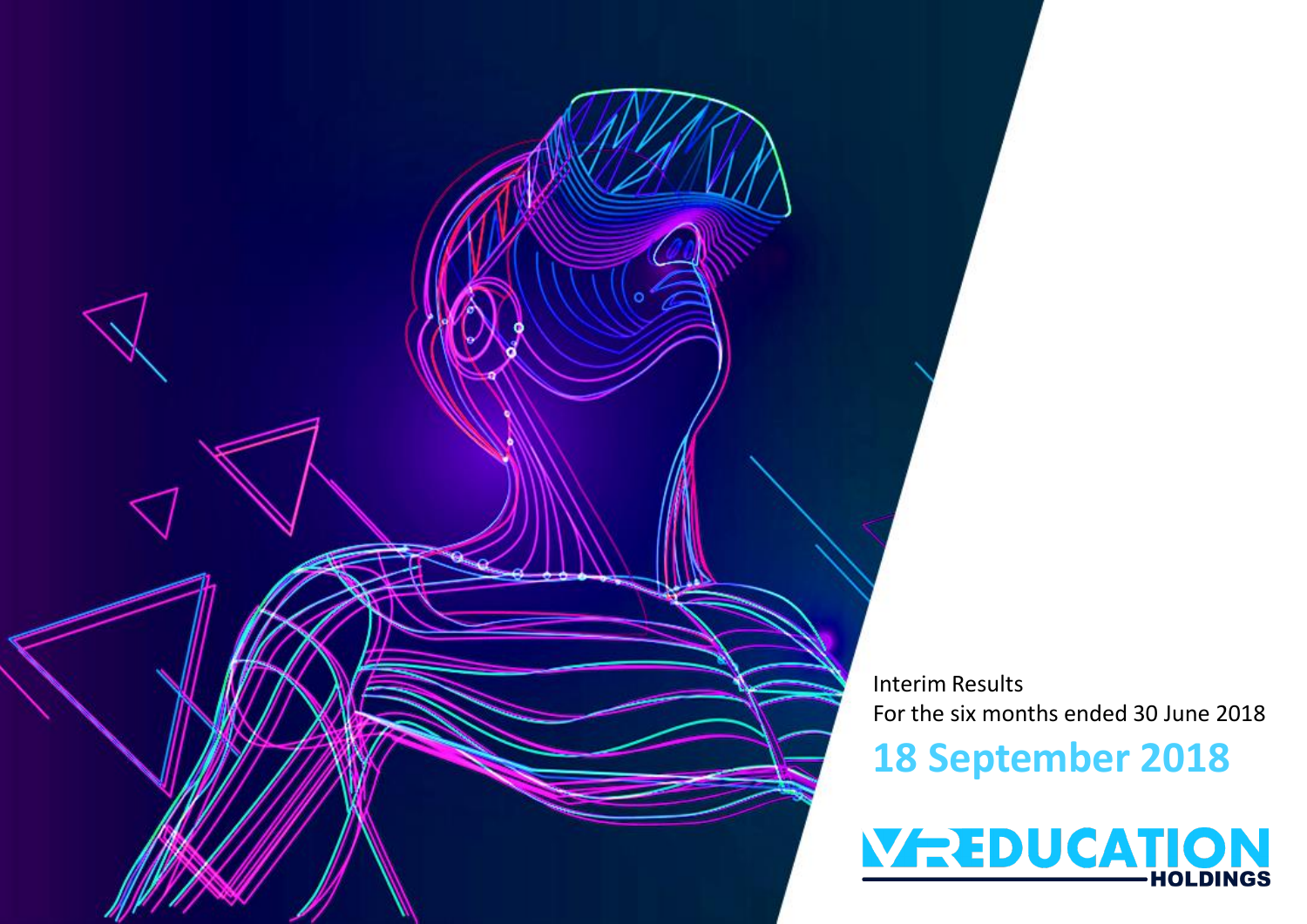# **AGENDA**

#### • Introduction to VR Education

- Company overview
- Strategy

### • H1 update

- VR/AR market
- ENGAGE update
- Financial Summaries
- VR Experiences
	- Apollo 11
	- Titanic

### ■ Current Trading & Outlook

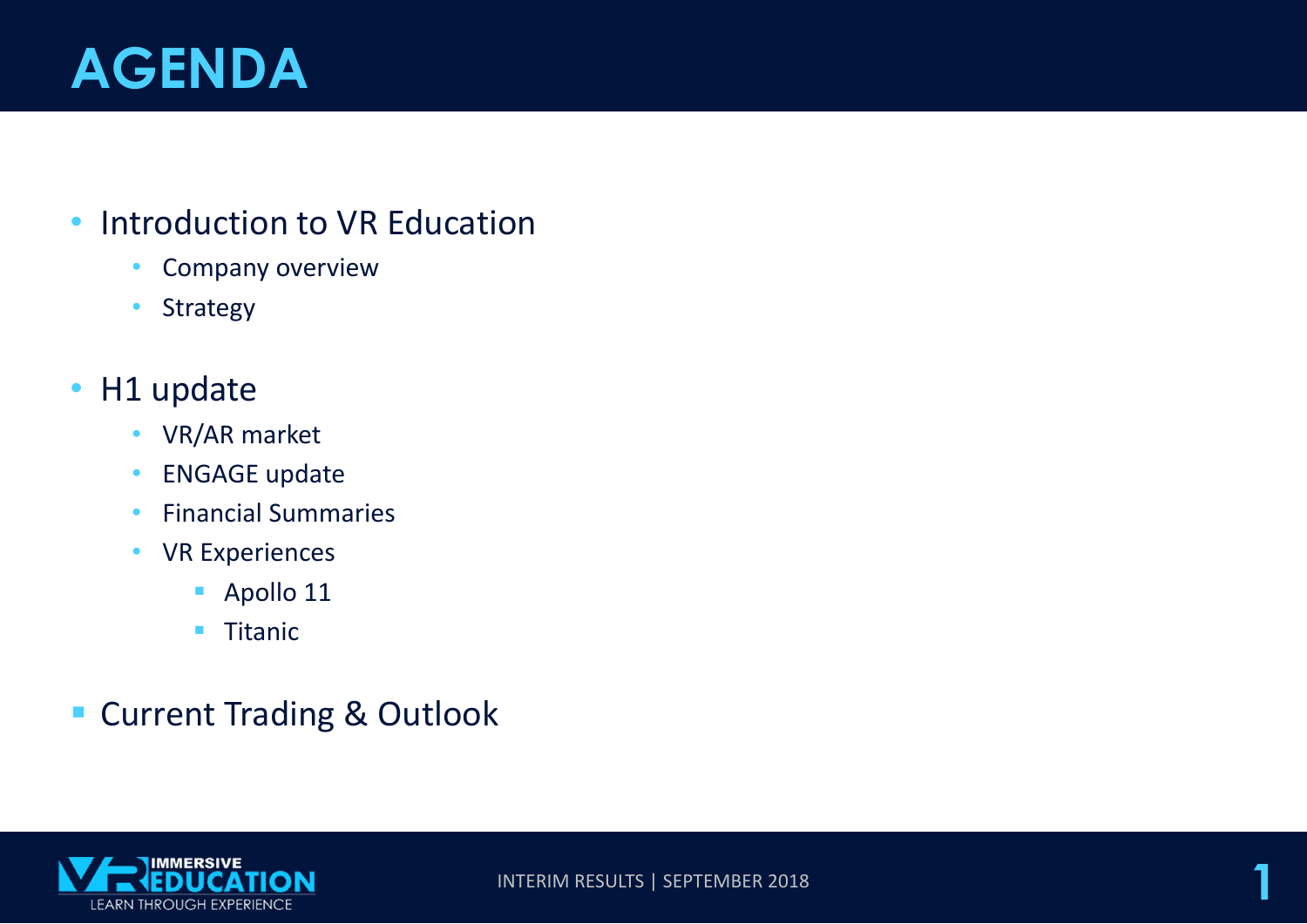# **PRESENTING TODAY**

#### **LEADING THE REVOLUTION IN EDUCATION**

| <b>David Whelan</b><br><b>Chief Executive Officer</b>     | David is a tech entrepreneur and founder of VR Education. He is a former Editor in<br>chief of Virtual Reality Reviewer and a multi-awarding winning VR director and<br>producer with 10+ years web development background in app creation and<br>programming large CRM systems. Former Irish rugby player and winner of the<br>TimeWarner Award and nominated at the Venice Film Festival as best director for a<br>BBC commissioned 1943: Berlin Blitz VR Experience. |
|-----------------------------------------------------------|-------------------------------------------------------------------------------------------------------------------------------------------------------------------------------------------------------------------------------------------------------------------------------------------------------------------------------------------------------------------------------------------------------------------------------------------------------------------------|
| <b>Séamus Larrissey</b><br><b>Chief Financial Officer</b> | Séamus has 12+ years' experience in finance. His previous roles a senior finance<br>position at TSSG Group looking after 100+ staff and researchers and as an<br>auditor for Ernst & Young.                                                                                                                                                                                                                                                                             |



**INTERIM RESULTS | SEPTEMBER 2018**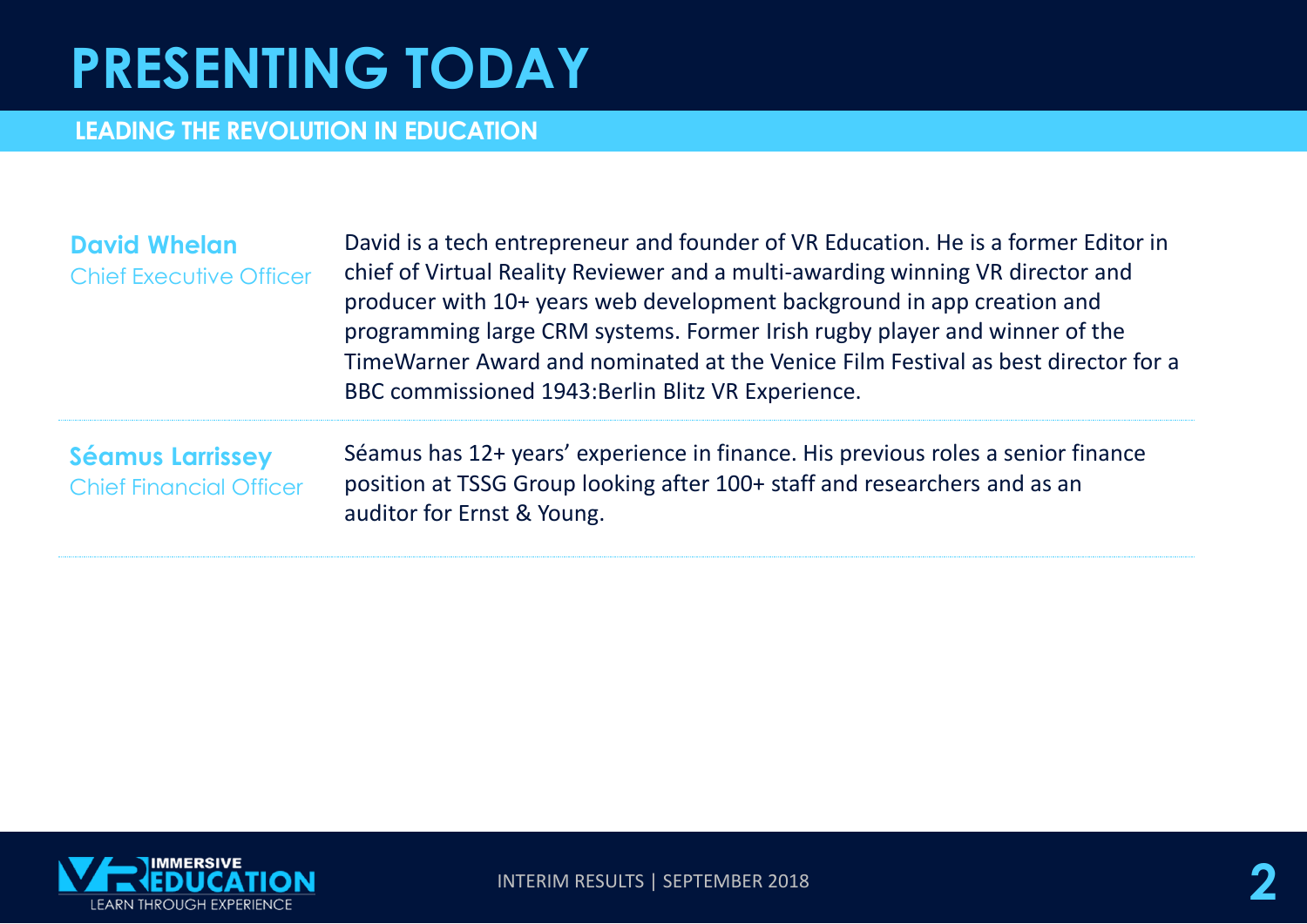# **H1 2018 HIGHLIGHTS**

- Successful oversubscribed placing to raise £6 million
- Apollo 11 VR educational experience selected to be part of the launch collection for Oculus Go, Oculus' new all-in-one VR headset.
- Team strengthened with the appointment of key strategic hires including a new Chief Technology Officer.
- Loren Carpenter, one of the founders of Pixar Animation Studios, appointed as an adviser.

#### **Post Period End Highlights**

- Launch of Titanic VR on Oculus Store & Steam Store
- Delivery of BBC project Berlin Blitz (nominated for a Venice Film Award)
- Release of ENGAGE Alpha 0.5.3

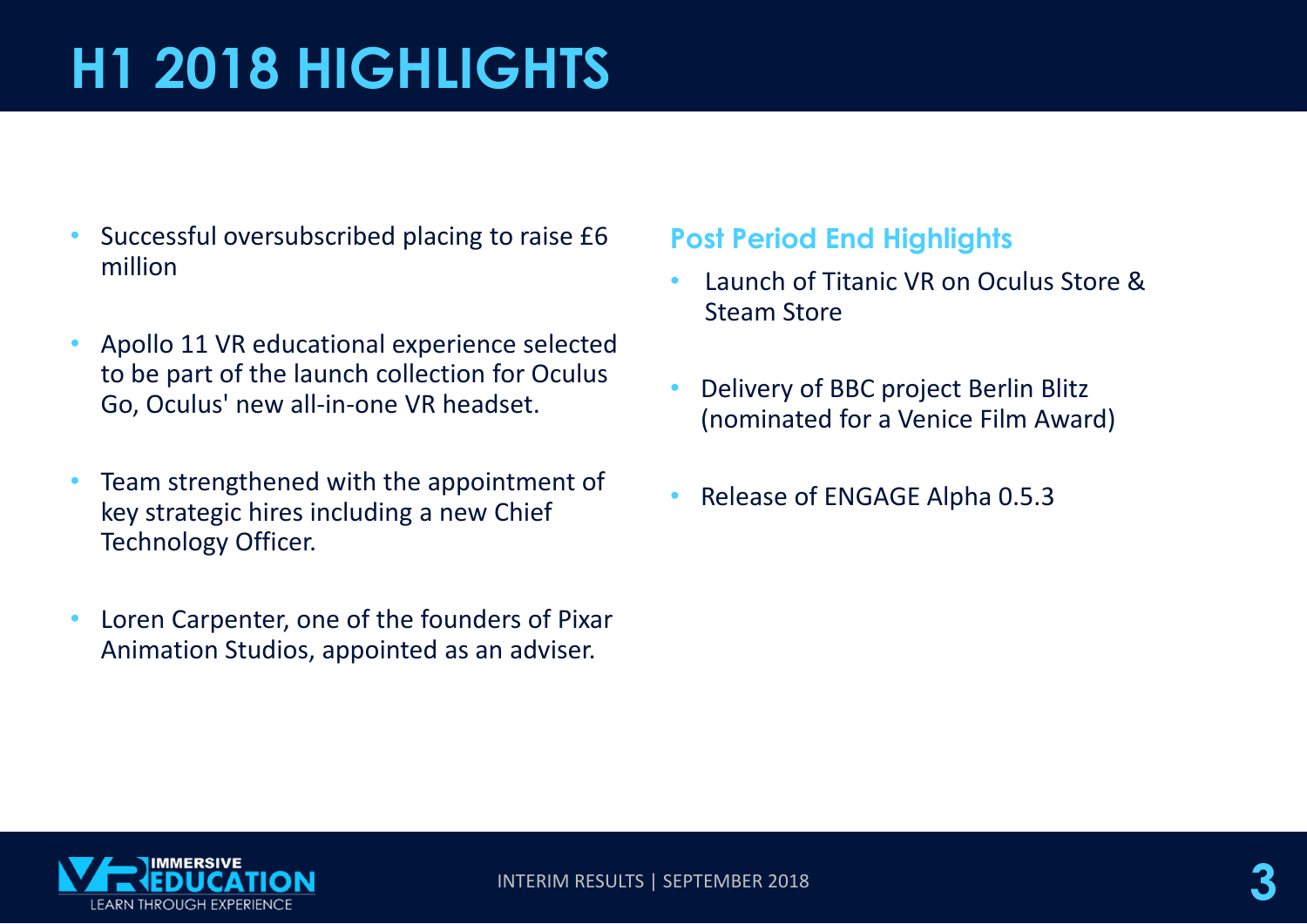# **WHAT WE DO**

**VR social learning & training platform**  delivering live & recorded presentations/lectures



**Standalone experiences** being developed to showcase platform assets and generate early revenue



INTERIM RESULTS | SEPTEMBER 2018 **4**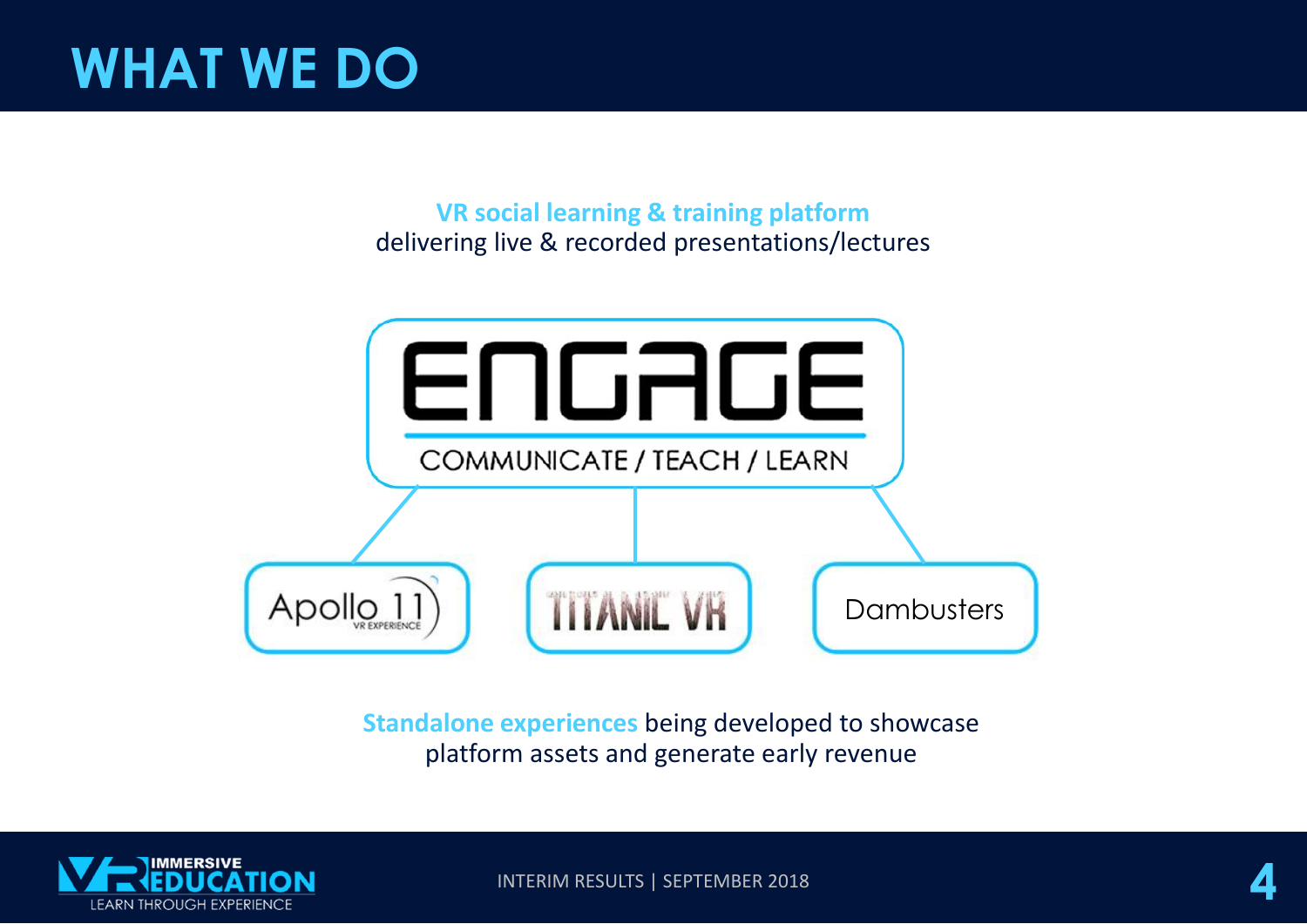## **OUR PLATFORM**

#### **SHORT PLATFORM OVERVIEW**





#### **Engage allows users to provide**

- Remote distance learning
- Provide teacher & presenter presence
- Full communication both verbal & non verbal
- Fully immersive learning environments
- Interactive testing
- Interactive learning through simulated tasks
- Social / Group learning with proper peer support tools
- Collaboration tools \*
- Live and recorded presentations & lectures
- Screen casting, 360 video streaming, media playback
- Recorded class activity playback \*
- 4D effects

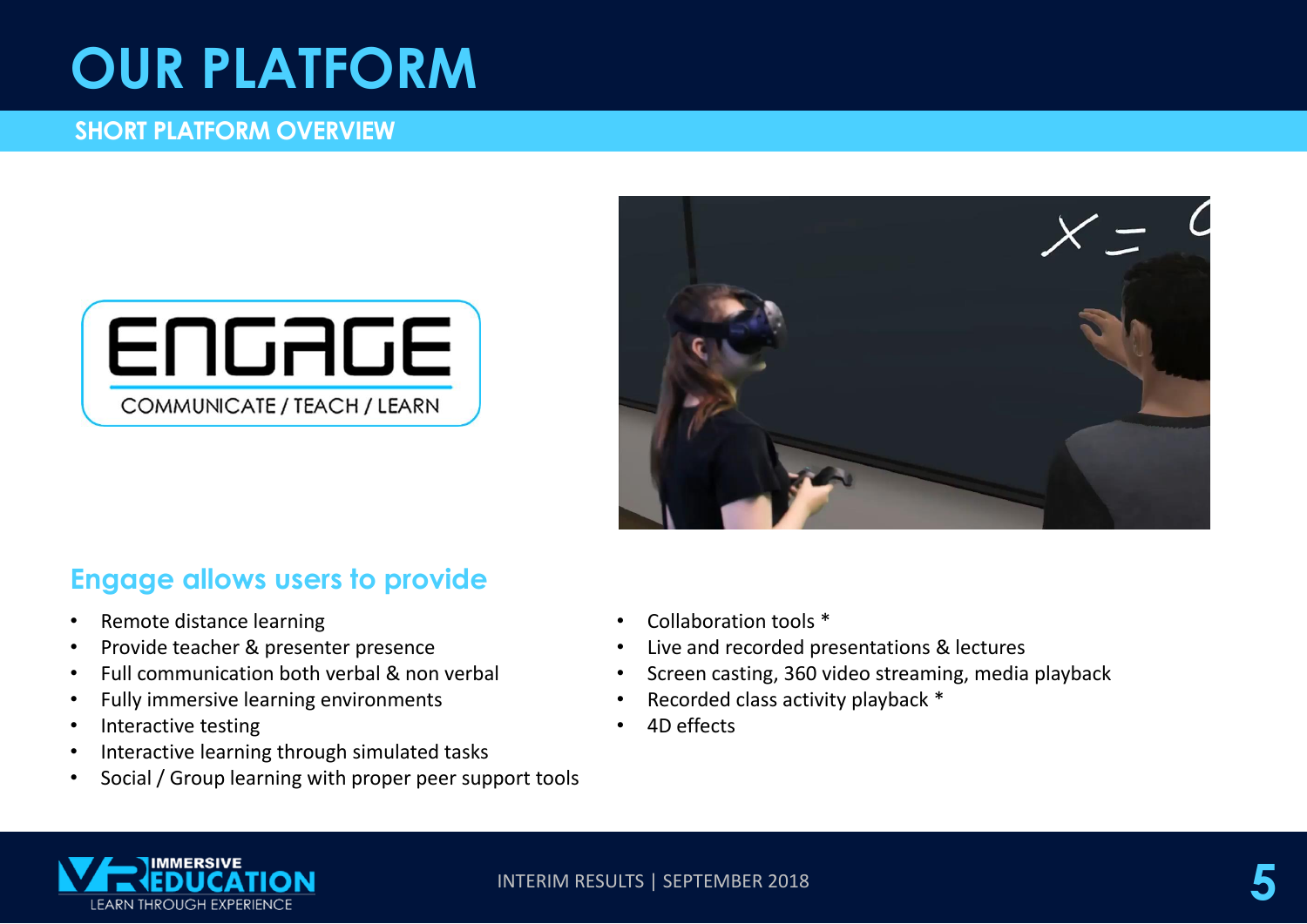# **A FOCUSED STRATEGY**

**ESTABLISH ENGAGE AS A WORLD LEADING DIGITAL EDUCATION & CORPORATE TRAINING PLATFORM**

### **OBJECTIVE**

**Provide students, educators and corporate trainers with an alternative to attending bricks and mortar institutes or expensive onsite simulated training**

#### **STRATEGY**

#### **Drive commercial adoption and revenue on ENGAGE VR social learning & training platform**

- Partner with leading educational institutes and corporate trainers to help them provide content within the ENGAGE platform
- Partner with VR/AR hardware manufacturers to package tailor-made solutions for corporate/simulated training such as safety/medical training



1

**Provide complementary content attached to showcase experiences, produced and released on a yearly basis**

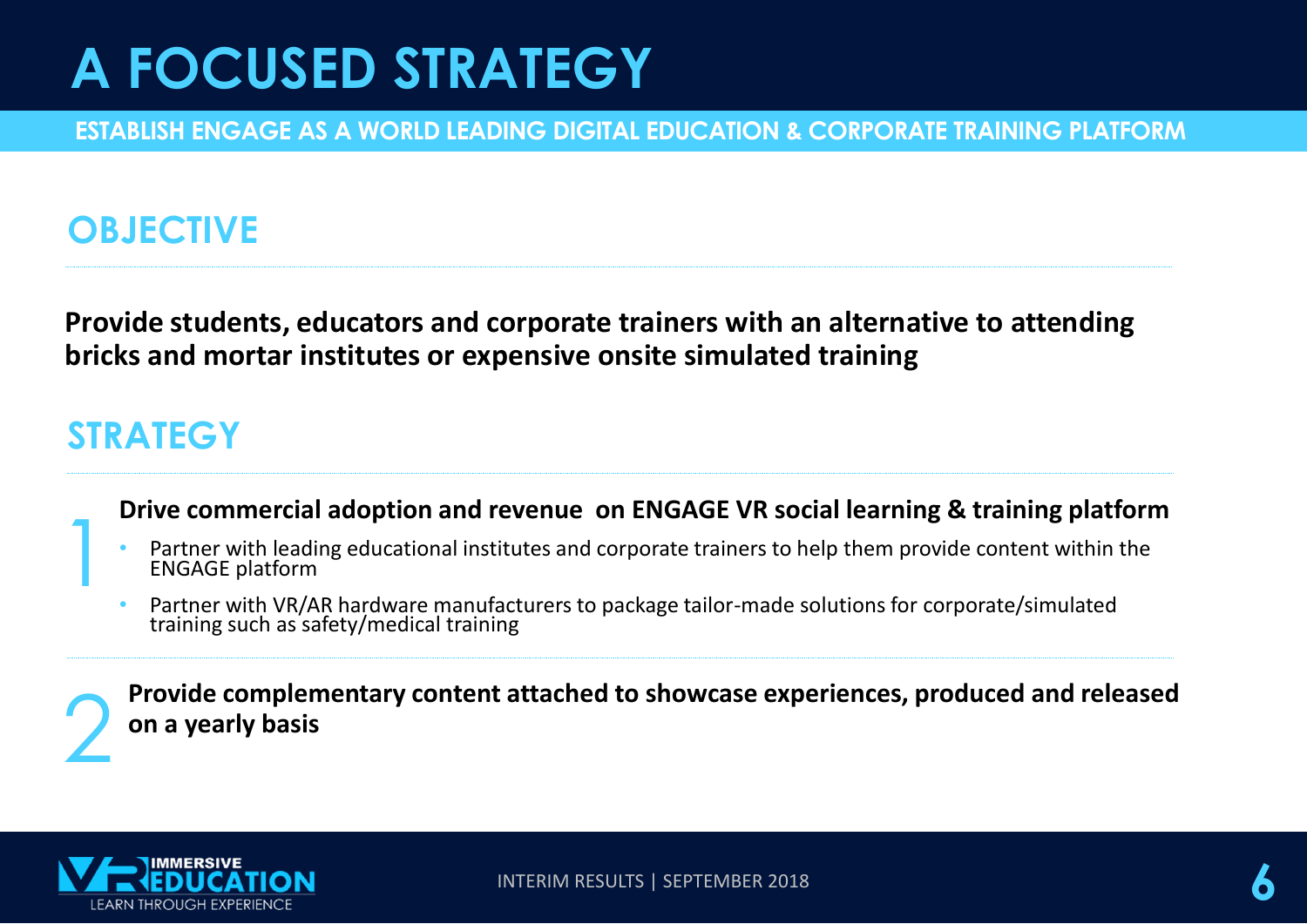# **VR/AR MARKET UPDATE**

#### **GROWTH OF IMMERSIVE TECHNOLOGIES**

Estimated worldwide unit shipments of augmented & virtual reality devices\*



#### **[Capgemini](https://www.capgemini.com/) Research Institute**

**700** executives surveyed

46% of companies believe immersive technology will become in their organizations within the next 3 years.

82% of companies currently implementing AR/VR say the benefits are either meeting or exceeding their expectations.

A copy of the report can be downloaded [here](https://www.capgemini.com/research/augmented-and-virtual-reality-in-operations?utm_source=pr&utm_medium=referral&utm_content=dt_none_link_report_none&utm_campaign=disruptdigital_ri_ar-vr)

**NOTE:** We will support all wearable immersive devices AR/VR and MR.

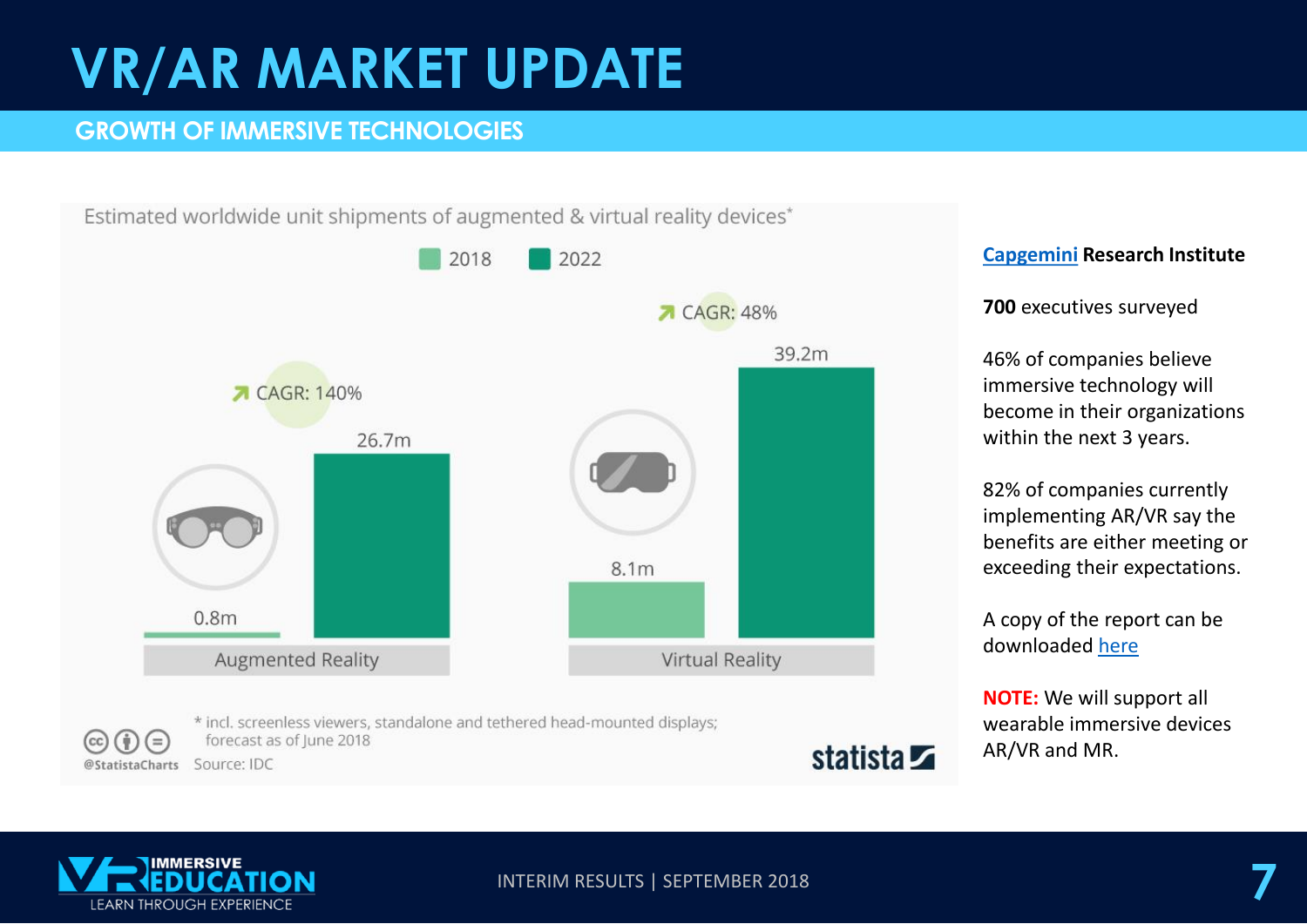# **ENGAGE UPDATE**

**FIRST COMMERCIAL VERSION OF ENGAGE DUE FOR RELEASE IN Q4 2018**

#### **New features to include**

- Payments system
- Scheduling & User management
- Web application / management system
- New Avatar System
- Desktop Streaming
- Oculus Go, Android, Vive Focus Support
- Google Docs, Dropbox and OneDrive Integration
- Quiz Creator & Test assessment system
- New network management and private server setup options

#### **Successful recording of 10 lectures across multiple disciplines with Oxford University.**

**In talks with numerous large corporates around ENGAGE**

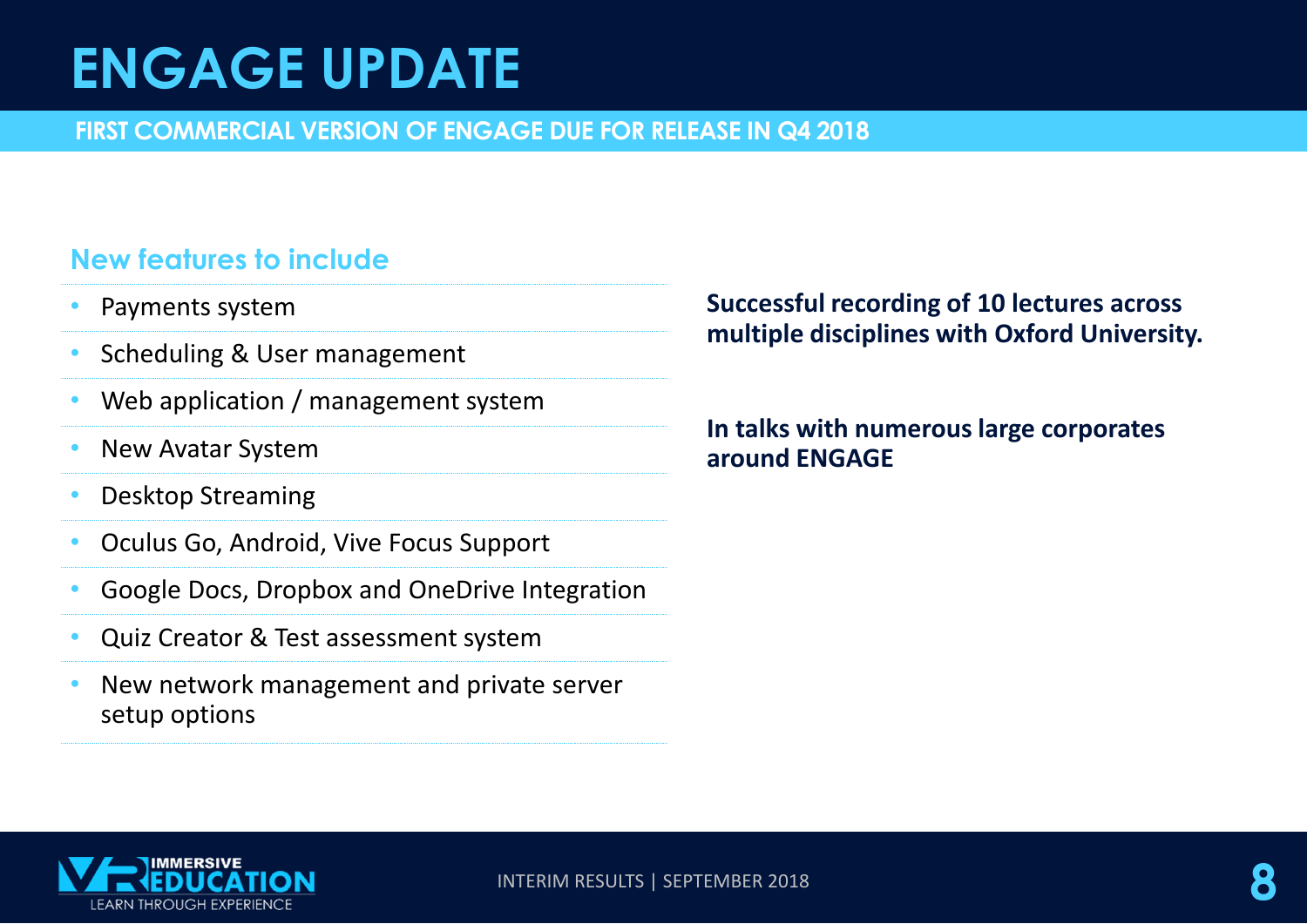# **FINANCIAL SUMMARY: INCOME STATEMENT**

| €'000                                                 | H1 2018  | H1 2017 |
|-------------------------------------------------------|----------|---------|
| Revenue                                               | 300      | 230     |
| <b>Gross Profit</b>                                   | 204      | 120     |
| <b>EBITDA</b>                                         | (1,215)  | (144)   |
| Adjusted loss from continuing operations <sup>1</sup> | (4, 131) | (155)   |

#### 1. Adjusted loss from continuing operations includes:

- a. A non-cash fair value loss arising on derivate financial liabilities of €2.6 million arising from the conversion of convertible debt and preference shares to ordinary equity in Immersive VR Education Limited ("IVRE") prior to the acquisition of IVRE by the Group.
- b. Extinguishment costs of €0.3 million comprising a non-cash element of €0.2 million arising from share warrants issued to debt and preference shareholders in IVRE on conversion and also €0.1 million cash contributions made by IVRE to debt and preference shareholders as part of the commercial agreements entered into on conversion.

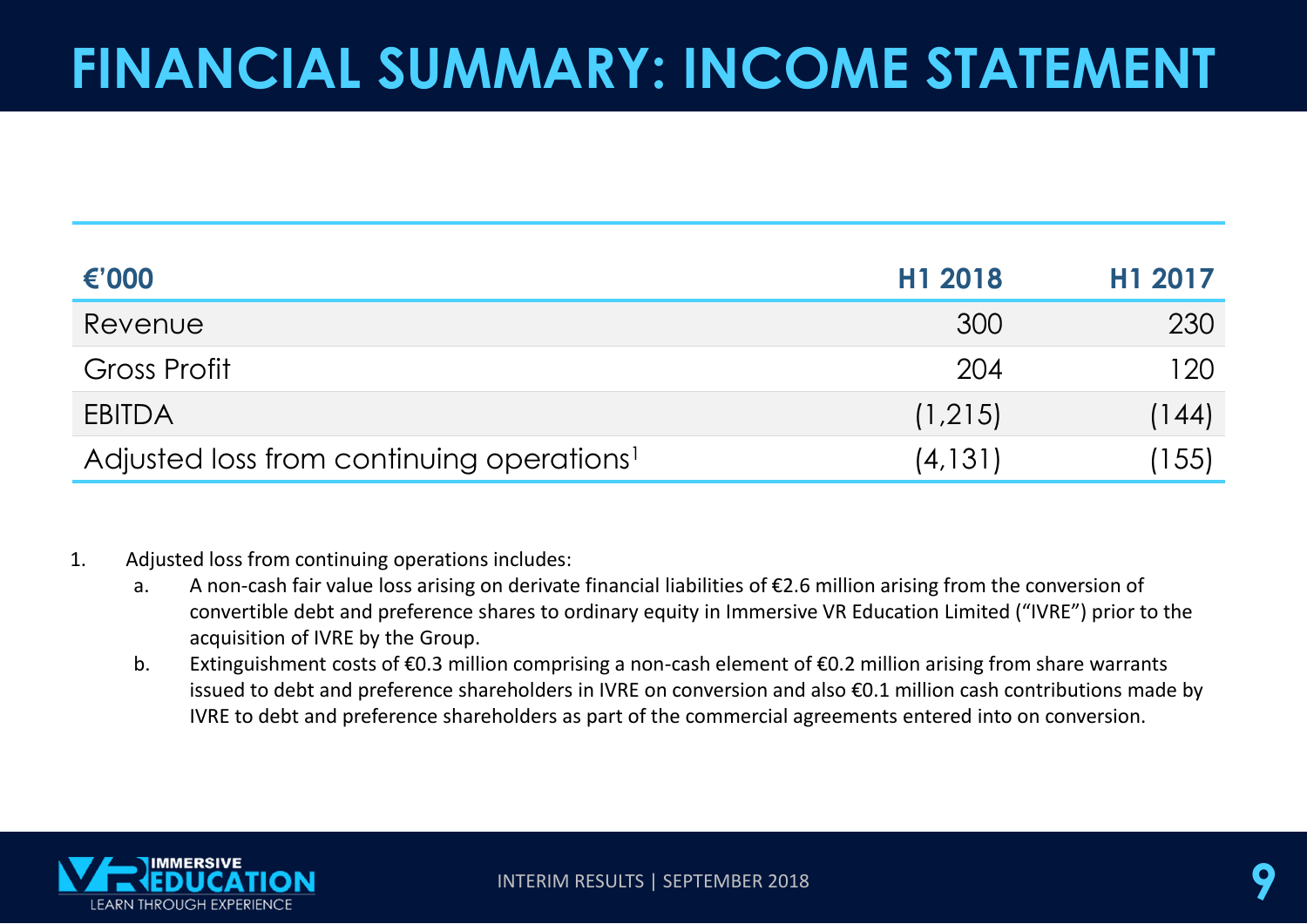# **FINANCIAL SUMMARY: BALANCE SHEET**

| €'000                                       | H1 2018  | H <sub>2</sub> 2017 |
|---------------------------------------------|----------|---------------------|
| Property, plant and equipment               | 68       |                     |
| Intangible assets - software in development | 613      |                     |
| Trade and other receivables                 | 128      | 19                  |
| Cash and short term deposits                | 4,933    | 6                   |
| <b>Total assets</b>                         | 5,742    | 25                  |
| Trade and other payables                    | (244)    |                     |
| Redeemable shares                           |          | (25)                |
| Issued share capital and share premium      | (21,780) |                     |
| Merger reserve                              | 11,106   |                     |
| Share option reserve                        | (373)    |                     |
| Retained earnings                           | 5,549    |                     |
| <b>Total equity and liabilities</b>         | (5,742)  | (25)                |

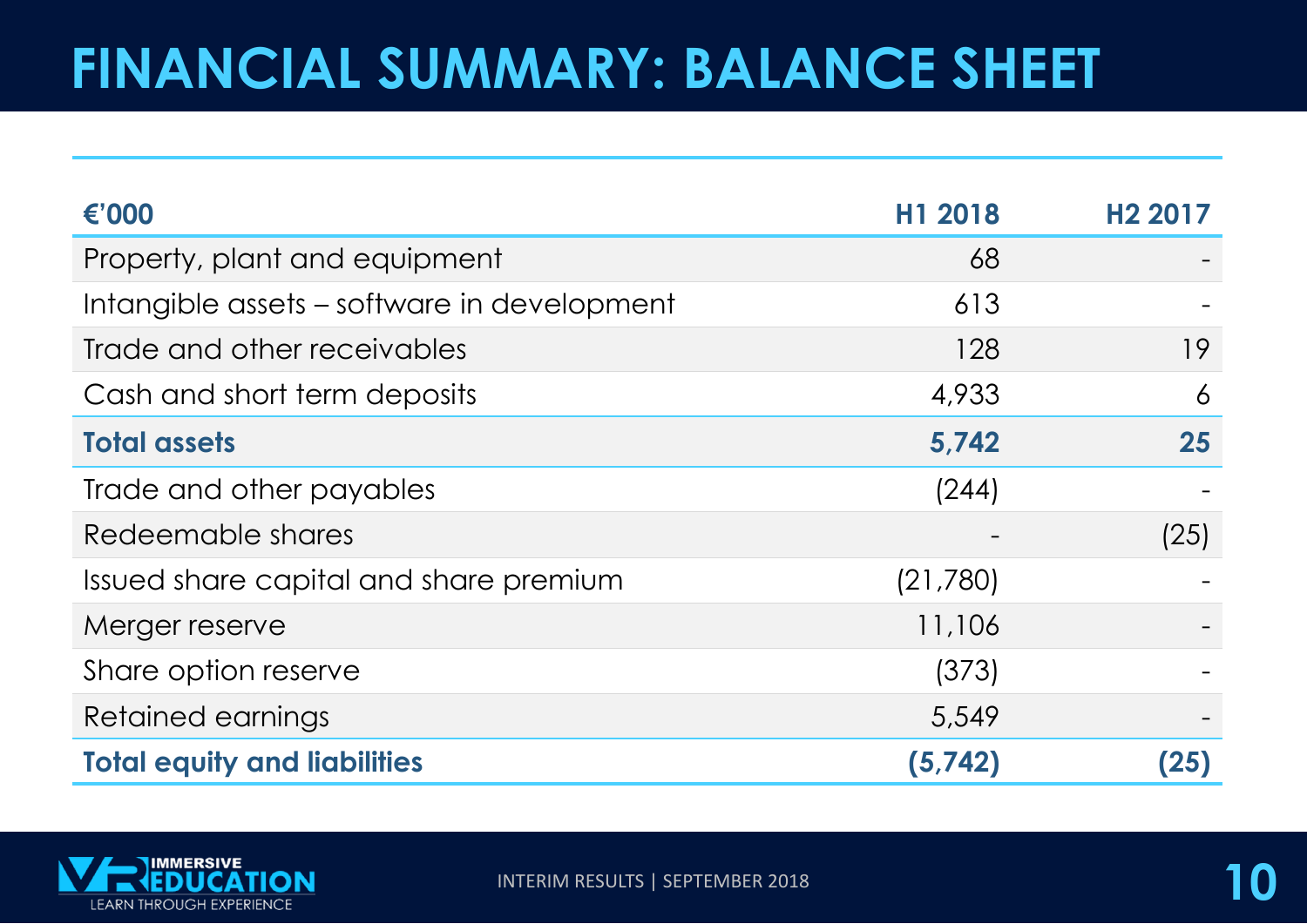## **FINANCIAL SUMMARY: CASH FLOW**

| €'000               |                                        | H1 2018  | H <sub>2</sub> 2017 |
|---------------------|----------------------------------------|----------|---------------------|
| <b>EBITDA</b>       |                                        | (4, 131) |                     |
|                     |                                        |          |                     |
| Less:               | Capitalised software development costs | (176)    |                     |
|                     | Property, plant & equipment            | (30)     |                     |
|                     |                                        |          |                     |
| Add:                | Proceeds from IPO                      | 6,180    |                     |
|                     | Exceptional items                      | 2,925    |                     |
|                     | Working capital movement               | 21       |                     |
|                     | Other                                  | 138      | $\overline{6}$      |
|                     | Net cash inflows in period             | 4,927    | 6                   |
| Opening cash        |                                        | 6        |                     |
| <b>Closing cash</b> |                                        | 4,933    | 6                   |

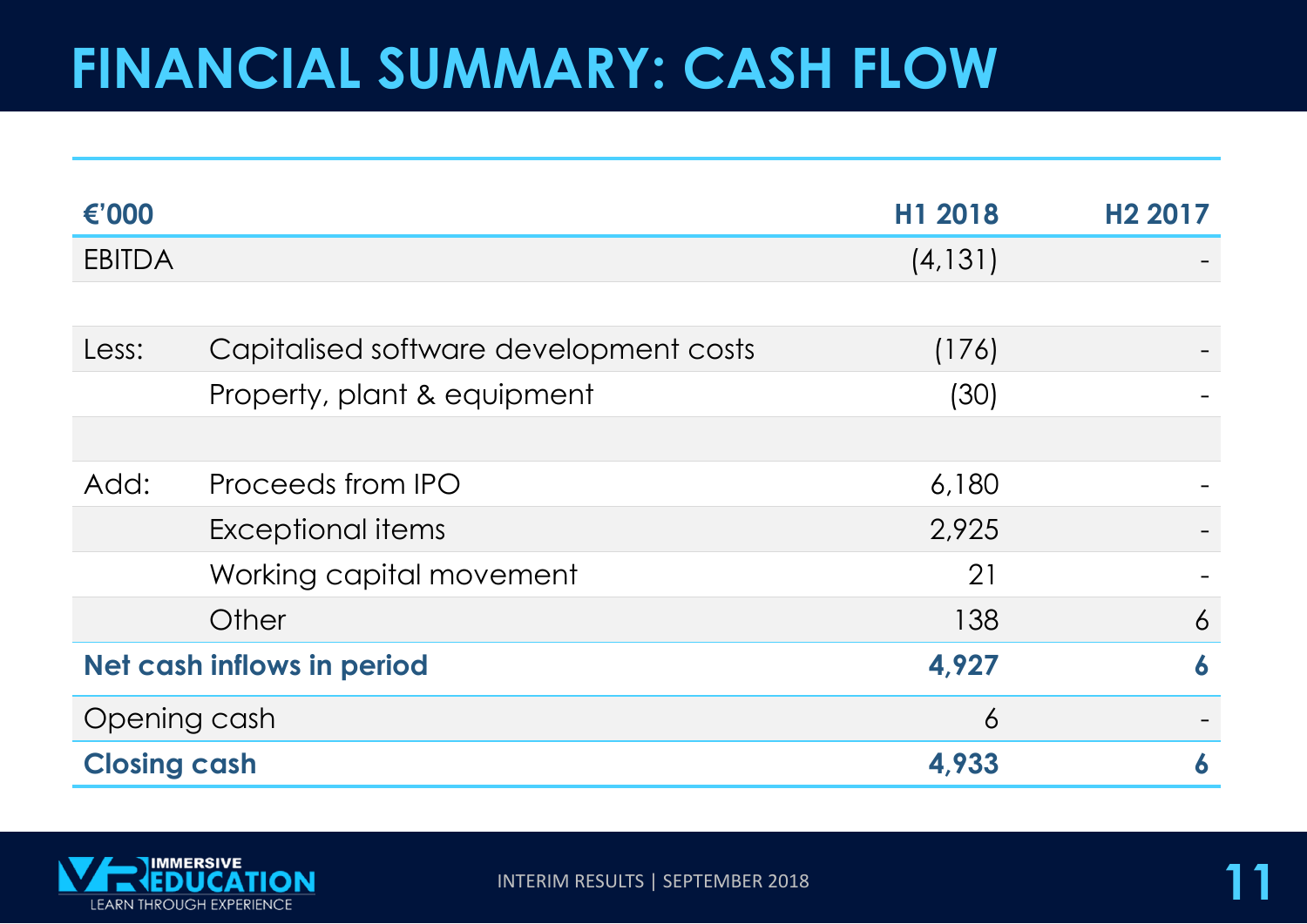# **APOLLO 11**

#### **HUGELY POPULAR VR EXPERIENCE ACROSS DIFFERENT PLATFORMS**

- Multi-award winning experience based on the Apollo 11 landing
- Available on Oculus, Steam, Viveport and PlayStation Store
- >130k copies sold
- Revenue so far over €1.2 million
- Planned HD update release for Q4 2018

















**INTERIM RESULTS | SEPTEMBER 2018**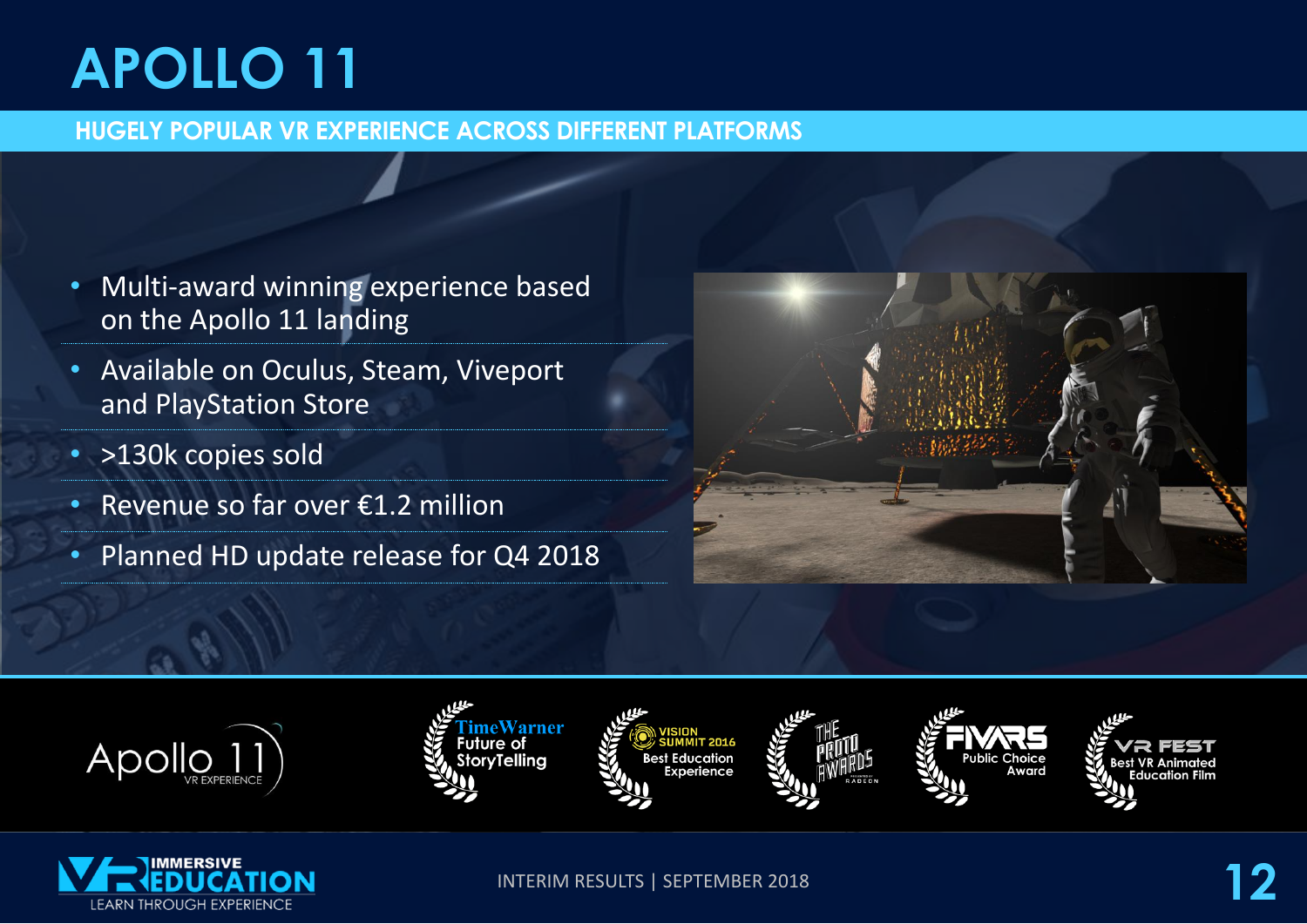# **TITANIC**

#### **VIRTUAL EXPLORATION OF THE WORLDS MOST FAMOUS SHIPWRECK**

- Interactive exploration game and historically accurate experience based on eye-witness testimony and substantial research
- Early access release late Q4 2017
- Full version released on PC on 16 August 2018
- Full version to be released on PlayStation network in USA and Europe shortly
- Early response to full release very positive



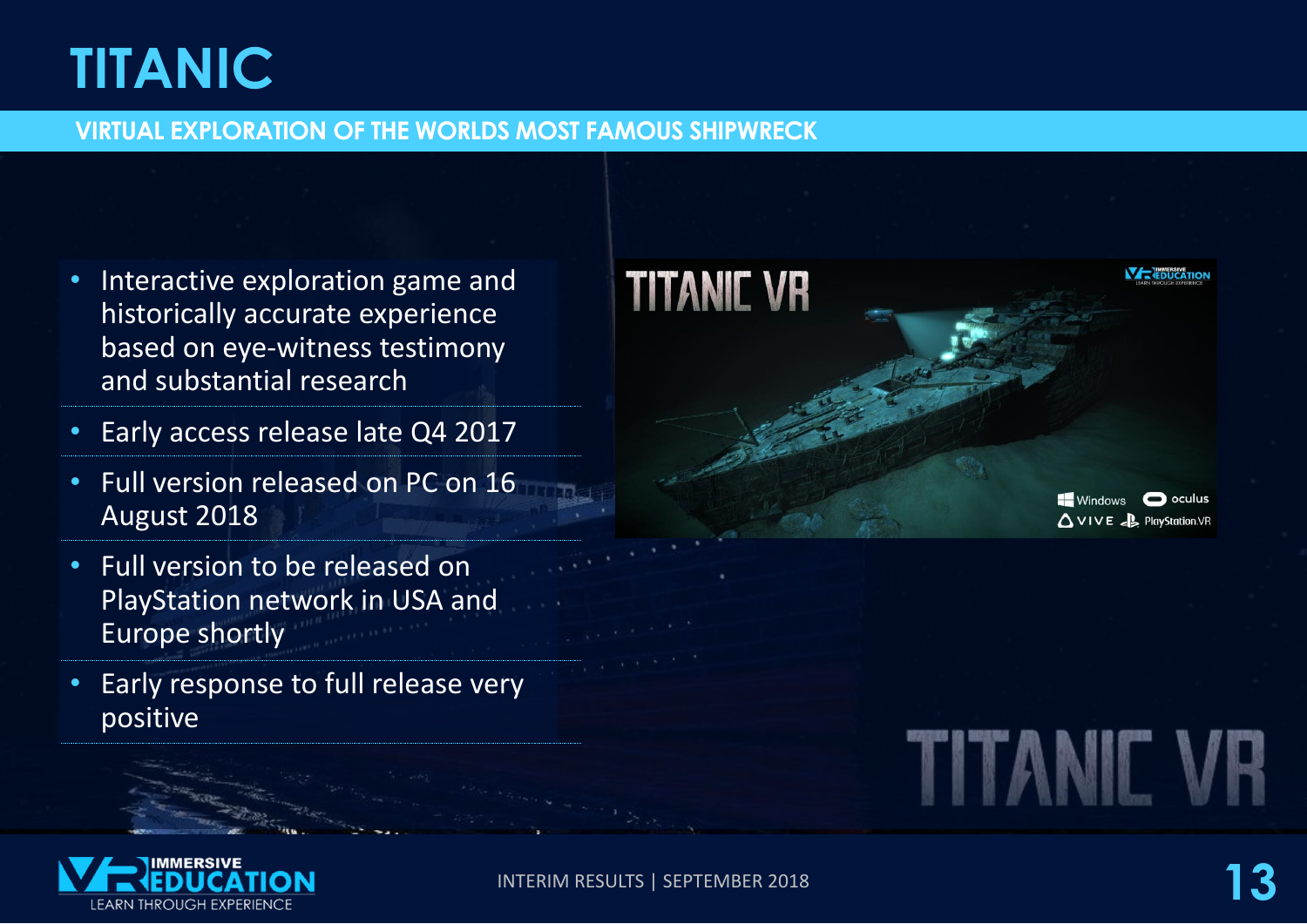Successful launch in August 2018 of Titanic VR on PC, Oculus Rift, HTC Vive, and Windows Mixed Reality.

Successful completion of the "1943: Berlin Blitz" experience in collaboration with BBC

Nomination for best Linear Virtual Reality experience in the Venice Film Festival for "1943: Berlin Blitz"

Apollo 11 HD to be released in early Q4 2018

Release date for Titanic VR on PlayStation network to be announced shortly



**INTERIM RESULTS | SEPTEMBER 2018**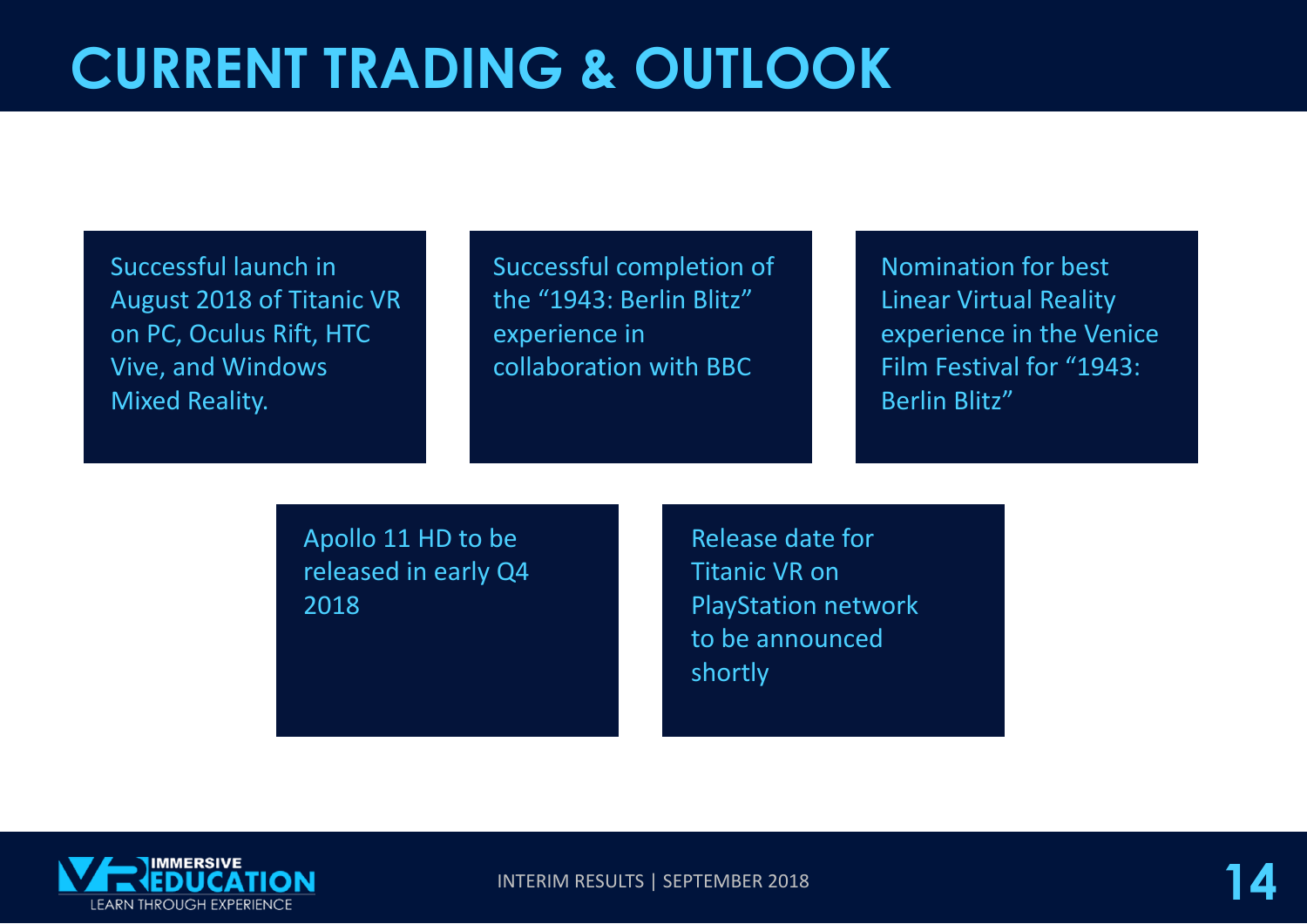

# APPENDIX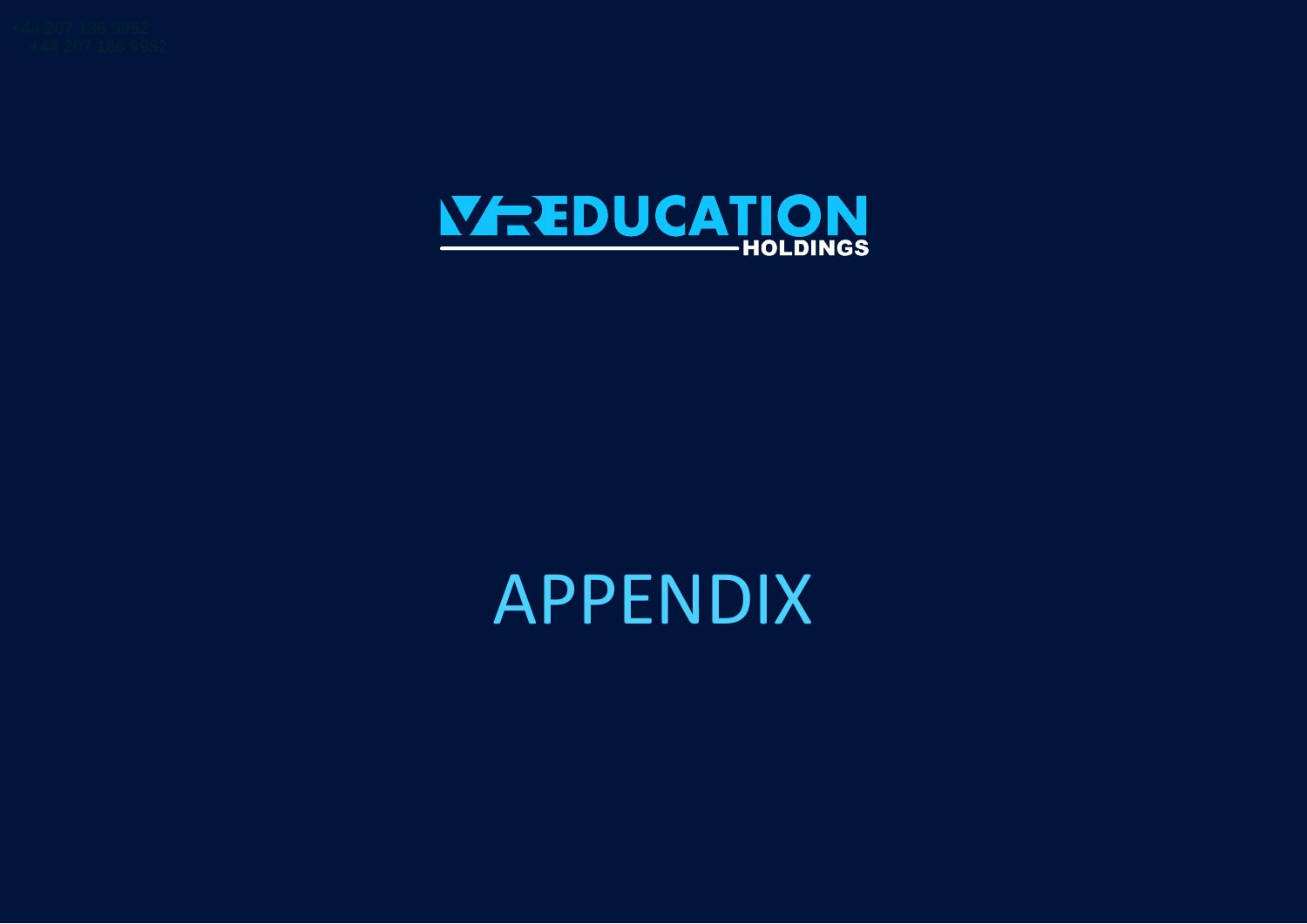### **APPENDIX 1 – STATEMENT OF COMPREHENSIVE INCOME**

|                                                 | <b>Unaudited</b> | <b>Unaudited</b> |
|-------------------------------------------------|------------------|------------------|
|                                                 | Six months       | Six months       |
|                                                 | ended            | ended            |
|                                                 | 30 June 2018     | 30 June 2017     |
|                                                 | €                | €                |
| Revenue                                         | 300,110          | 230,420          |
| Cost of Sales                                   | (95,749)         | (110,527)        |
| <b>Gross Profit</b>                             | 204,361          | 119,893          |
| Administrative Expenses                         | (1,400,165)      | (354,138)        |
| Other Income                                    |                  | 102,447          |
| <b>Operating Loss</b>                           | (1, 195, 804)    | (131,798)        |
| Fair value (loss) / gain arising on derivatives |                  |                  |
| financial liabilities                           | (2,638,063)      |                  |
| <b>Extinguishment Costs</b>                     | (267,971)        |                  |
| <b>Finance Costs</b>                            | (29,086)         | (24,574)         |
| Loss before Income Tax                          | (4, 130, 924)    | (156,372)        |
| Income Tax Credit                               |                  | 1,101            |
| Loss for the Year from continuing operations    | (4, 130, 924)    | (155,271)        |

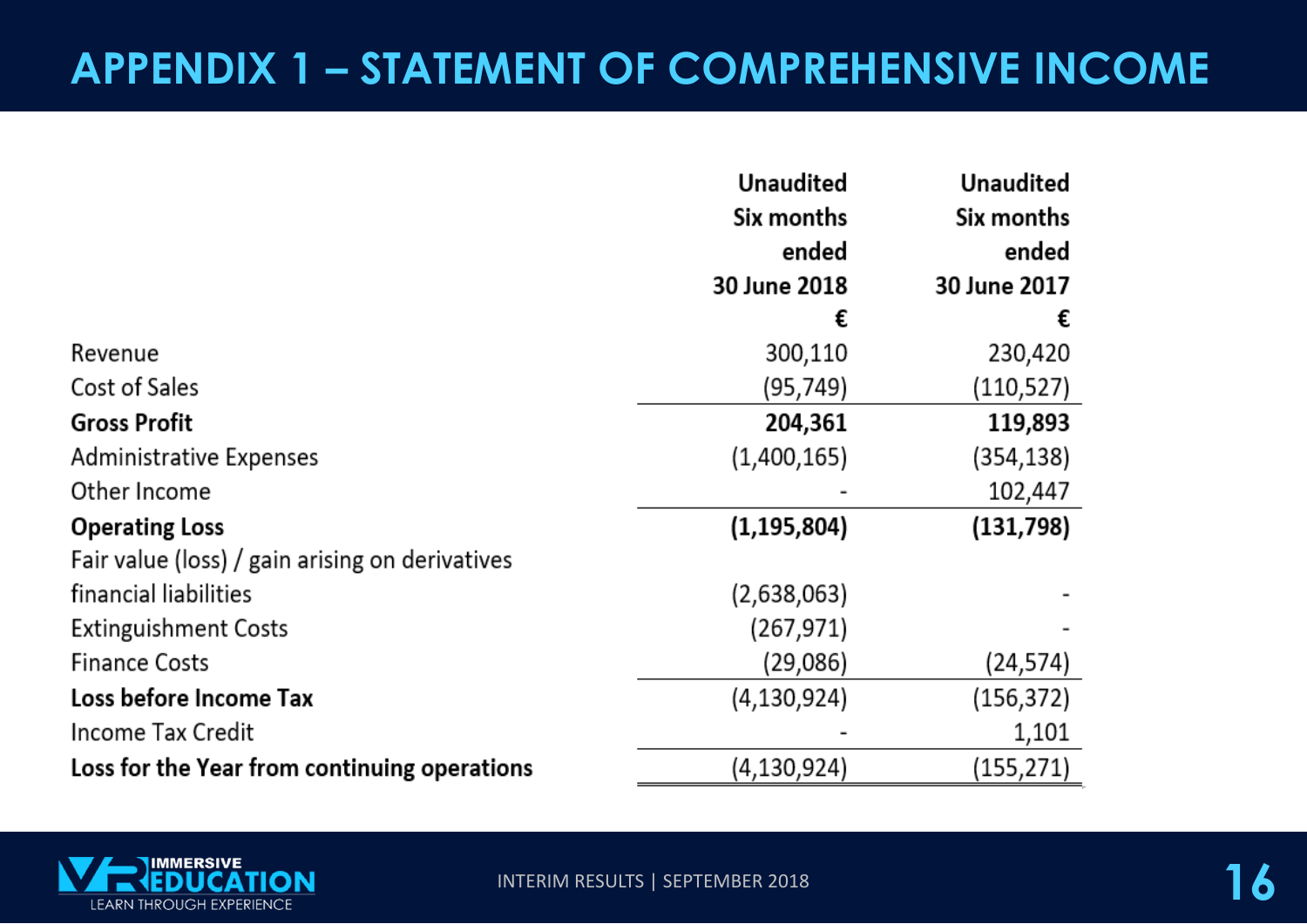## **APPENDIX 2 – STATEMENT OF FINANCIAL POSITION**

|                                                                             | <b>Unaudited</b> | Audited          |
|-----------------------------------------------------------------------------|------------------|------------------|
|                                                                             | as at            | as at            |
|                                                                             | 30 June 2018     | 31 December 2017 |
|                                                                             | €                | €                |
| <b>Non-Current Assets</b>                                                   |                  |                  |
| Property, Plant & Equipment                                                 | 68,116           |                  |
| Intangible Assets                                                           | 612,421          |                  |
|                                                                             | 680,537          |                  |
| <b>Current Assets</b>                                                       |                  |                  |
| Trade and other receivables                                                 | 128,108          | 18,750           |
| Cash and short term deposit                                                 | 4,932,981        | 6,250            |
|                                                                             | 5,061,089        | 25,000           |
| <b>Total Assets</b>                                                         | 5,741,626        | 25,000           |
| <b>Equity and Liabilities</b><br><b>Equity Attributable to Shareholders</b> |                  |                  |
| Issued share capital                                                        | 193,136          |                  |
| Share premium                                                               | 21,587,539       |                  |
| Merger reserve                                                              | (11, 106, 364)   |                  |
| Share options reserve                                                       | 372,604          |                  |
| Retained earnings                                                           | (5,548,980)      |                  |
| <b>Total Equity</b>                                                         | 5,497,935        |                  |
| <b>Current Liabilities</b>                                                  |                  |                  |
| Trade and other payables                                                    | 243,691          |                  |
| Redeemable Shares                                                           |                  | 25,000           |
| <b>Total Liabilities</b>                                                    | 243,691          | 25,000           |
| <b>Total Equity and Liabilities</b>                                         | 5,741,626        | 25,000           |



**INTERIM RESULTS | SEPTEMBER 2018**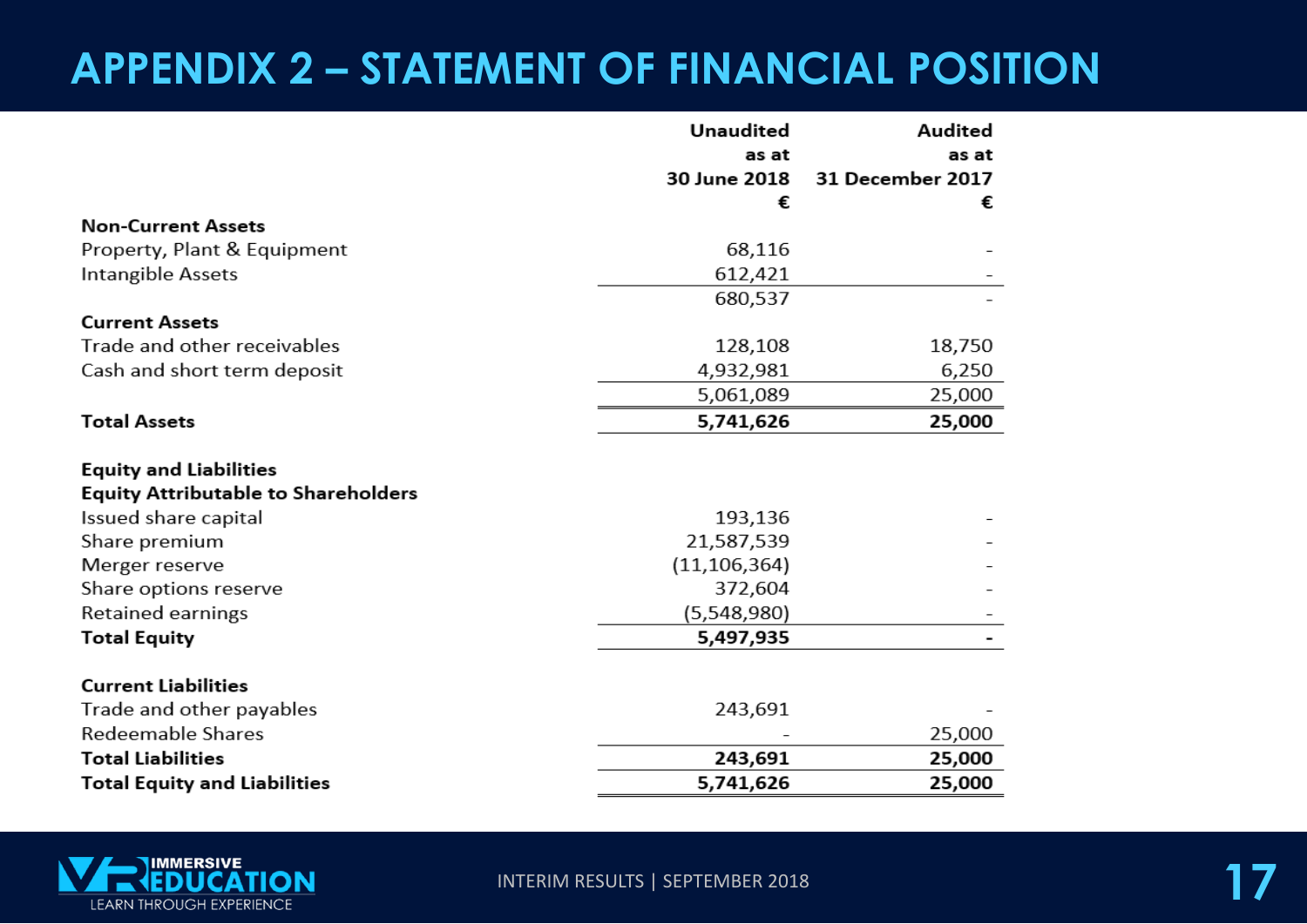### **APPENDIX 3 – STATEMENT OF CASH FLOWS**

|                                                             | <b>Unaudited</b><br>Six months<br>ended<br>30 June<br>2018<br>€ | Audited<br>Eighty day<br>period ended<br>31 December<br>2017<br>€ |
|-------------------------------------------------------------|-----------------------------------------------------------------|-------------------------------------------------------------------|
| <b>Cash Flows from Operating Activities</b>                 |                                                                 |                                                                   |
| Loss before income tax                                      | (4,130,924)                                                     |                                                                   |
| Adjustments to reconcile loss before tax to net cash flows: |                                                                 |                                                                   |
| Depreciation                                                | 36,621                                                          |                                                                   |
| Fair value loss arising on derivative financial liabilities | 2,638,063                                                       |                                                                   |
| <b>Finance Costs</b>                                        | 29,086                                                          |                                                                   |
| Non-cash element of advisor warrants                        | 112,381                                                         |                                                                   |
| Non-cash element of investor warrants                       | 174,651                                                         |                                                                   |
| Share Option Expense                                        | 14,902                                                          |                                                                   |
| Movement in redeemable shares                               | 25,000                                                          |                                                                   |
| Movement in Trade & Other Receivables                       | 110,207                                                         | (18, 750)                                                         |
| Movement in Trade & Other Payables                          | (114, 328)                                                      | 18,750                                                            |
|                                                             | (1, 104, 341)                                                   |                                                                   |
| Bank interest & other charges paid                          | (29,086)                                                        |                                                                   |
| Net cash used in operating activities                       | (1, 133, 427)                                                   |                                                                   |
| <b>Cash Flows from Investing Activities</b>                 |                                                                 |                                                                   |
| Purchases of property, plant & equipment                    | (30, 059)                                                       |                                                                   |
| Payments to develop Intangible Assets                       | (176, 630)                                                      |                                                                   |
| Cash acquired on acquisition of subsidiary                  | 86,801                                                          |                                                                   |
| Net cash used in investing activities                       | (119, 888)                                                      |                                                                   |
| <b>Cash Flows from Financing Activities</b>                 |                                                                 |                                                                   |
| Proceeds from issuance of ordinary shares                   | 6,180,046                                                       |                                                                   |
| Proceeds from issuance of redeemable shares                 |                                                                 | 6,250                                                             |
| Net cash generated from financing activities                | 6,180,046                                                       | 6,250                                                             |
| Net increase in cash and cash equivalents                   | 4,926,731                                                       | 6,250                                                             |
| Cash and cash equivalents at beginning of period            | 6,250                                                           |                                                                   |
| Cash and cash equivalents at the end of period              | 4,932,981                                                       | 6,250                                                             |



INTERIM RESULTS | SEPTEMBER 2018 **188 PM 188 PM 188 PM 188 PM 188 PM 188 PM 188 PM 188 PM 188 PM 188 PM 188 PM**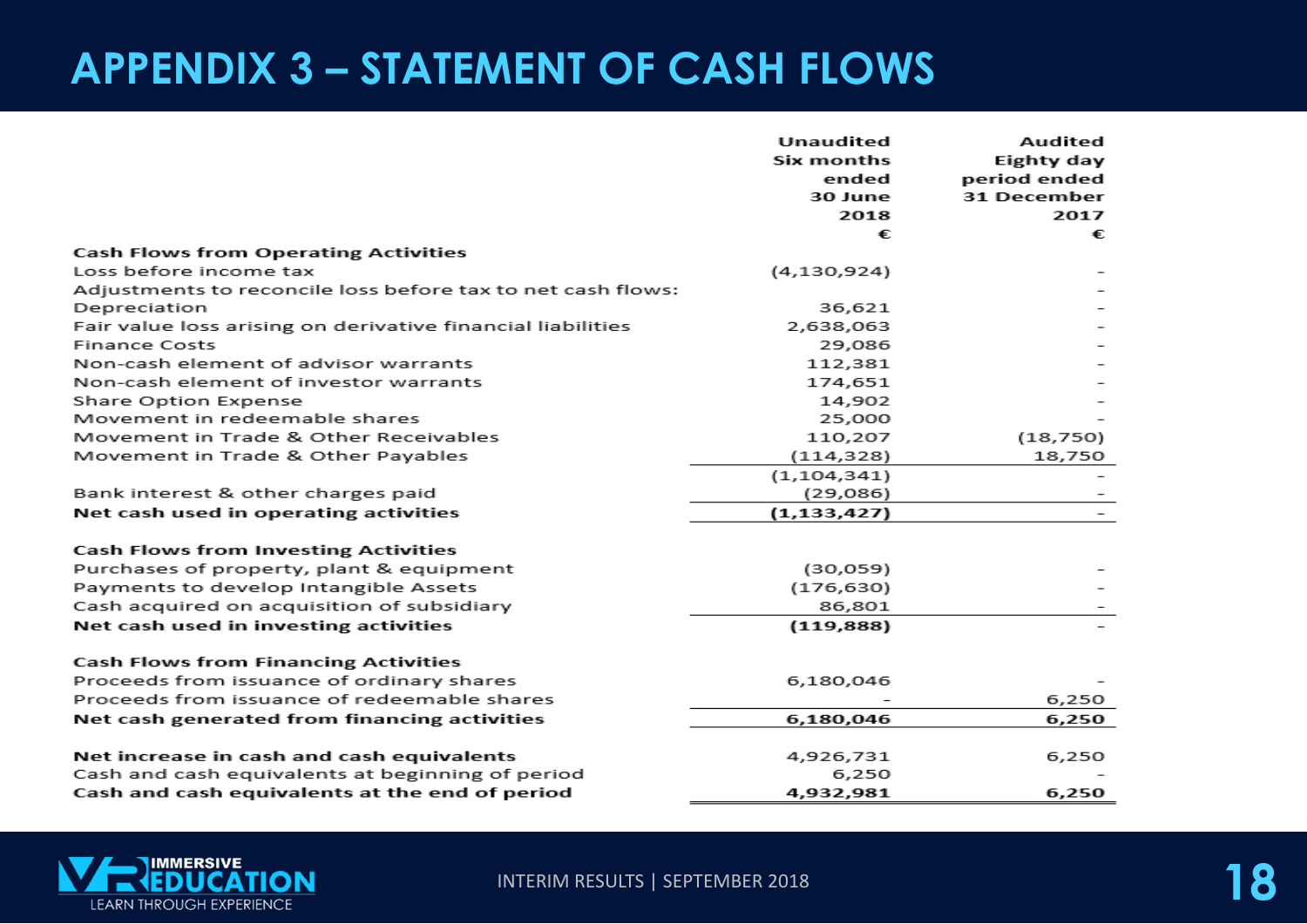## **APPENDIX 4 – A TEAM TO DELIVER**

#### **BOARD OF DIRECTORS**

| <b>David Whelan</b><br>Chief Executive Officer            | David is a tech entrepreneur and founder of VR Education. He is a former Editor in chief of Virtual Reality<br>Reviewer and a multi-awarding winning VR director and producer with 10+ years web development background<br>in app creation and programming large CRM systems. Former Irish rugby player and winner of the TimeWarner<br>Award and nominated at the Venice Film Festival as best director for a VR BBC Berlin Blitz. |
|-----------------------------------------------------------|-------------------------------------------------------------------------------------------------------------------------------------------------------------------------------------------------------------------------------------------------------------------------------------------------------------------------------------------------------------------------------------------------------------------------------------|
| <b>Séamus Larrissey</b><br><b>Chief Financial Officer</b> | Séamus has 12+ years' experience in finance. His previous roles a senior finance position at TSSG Group<br>looking after 100+ staff and researchers and as an auditor for Ernst & Young.                                                                                                                                                                                                                                            |
| <b>Richard Cooper</b><br>Non - Executive Chairman         | Richard has over 25 years experience as an FD, in both publicly traded and privately owned companies in a<br>variety of service industries including gaming, insurance, and financial services. Significant operations and<br>M&A skills. Highly commercial and with extensive contacts in the City and the Gaming sector. LSE Official list,<br>AIM and TSX technical experience.                                                  |
| <b>Sandra Whelan</b><br><b>Chief Operating Officer</b>    | Sandra is a former Editor at Virtual Reality Reviewer. She has considerable experience including many years<br>in corporate accounts management at E-Drive Group Telematics. Sandra was in charge of large corporate<br>contracts.                                                                                                                                                                                                  |
| <b>Tony Hanway</b><br><b>Non - Executive Director</b>     | Current C.E.O of Virgin Media Ireland. Tony is a results driven CEO with 20 years experience in the ICT and<br>media sectors. Strong commercial acumen with proven track record in Sales, Retail, E-commerce, Contact<br>Centres, Business Transformation and M&A.                                                                                                                                                                  |
| <b>Michael Boyce</b><br>Non - Executive Director          | With over 20 years of sales experience in the UK education sector, his knowledge and expertise of both<br>strategic and pedagogical approach of ICT into Education is outstanding.                                                                                                                                                                                                                                                  |